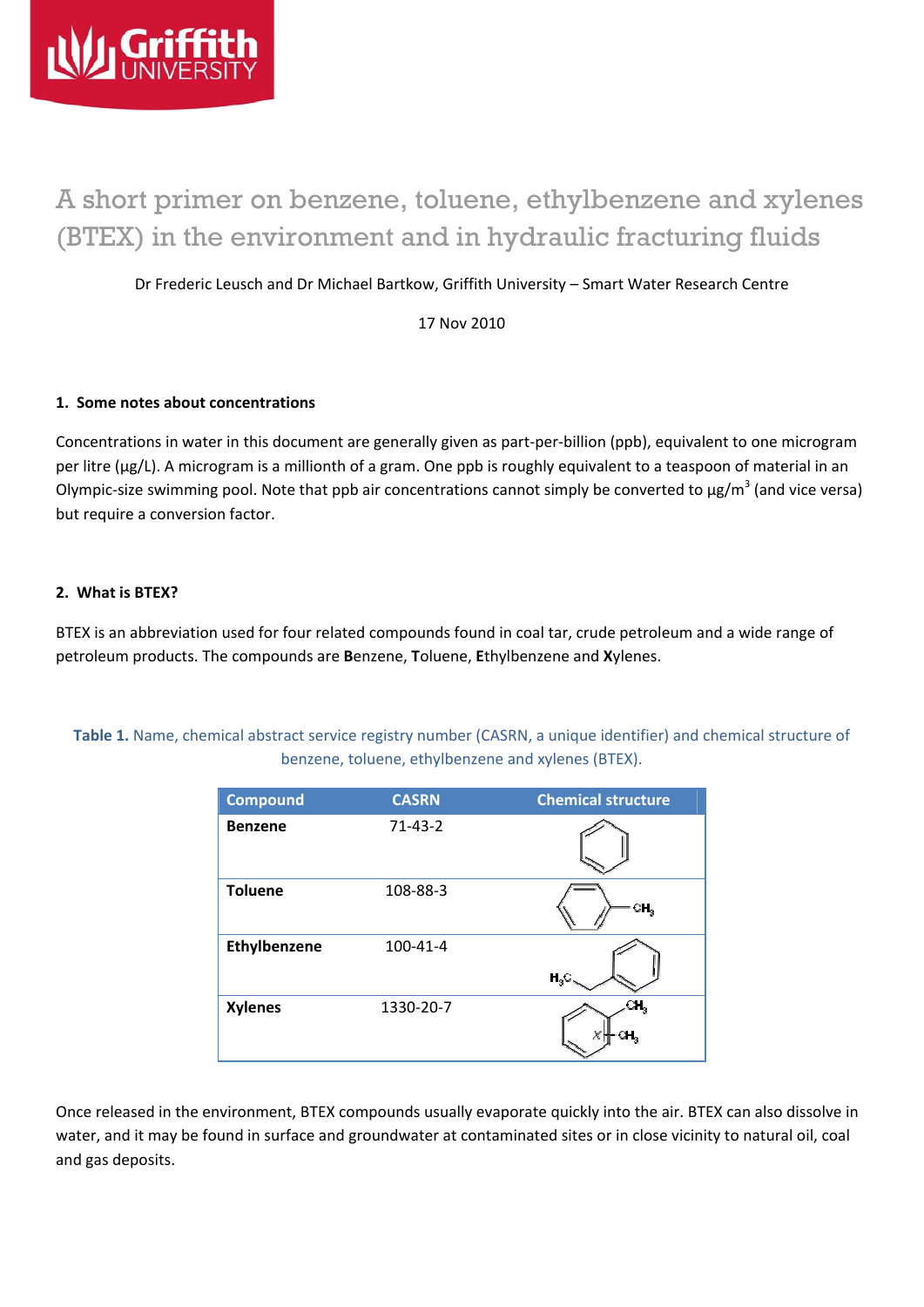## **3. Sources of BTEX**

BTEX are naturally-occurring compounds in crude oil. Benzene for example is found at levels up to 4 g/L in crude petroleum, and can be found in sea water (0.8 ppb) in the vicinity of natural gas and petroleum deposits (IPCS 1993). Other natural sources of BTEX compounds include gas emissions from volcanoes and forest fires (IPCS 1985, 1993, 1996, 1997; ATSDR 2007a).

The primary man‐made sources of BTEX into the environment are via emissions from motor vehicles and aircraft exhaust, losses during petrol marketing, spills and cigarette smoke. BTEX are created and used during the processing of refined petroleum products and coal and during the production of chemical intermediates and consumer products such as paints and lacquers, thinners, rubber products, adhesives, inks, cosmetics and pharmaceutical products (IPCS 1985, 1993, 1996, 1997; NTP 2005). BTEX compounds are among the most abundantly produced chemicals, with worldwide annual production of 8‐10 million tons of benzene (NTP 2005), 5‐10 million tons of toluene (ATSDR 2000), 5‐10 million tons of ethylbenzene (IPCS 1996) and 10‐15 million tons of xylenes (IPCS 1997).

The majority of BTEX released into the environment enter the atmosphere directly. BTEX may be introduced into water by industrial effluents and atmospheric pollution, but releases of BTEX to water are mainly related to spills of petrol and petroleum products or proximity to natural deposits of petroleum and natural gas (IPCS 1985, 1993, 1996, 1997). If present in drinking water sources, BTEX compounds can be efficiently removed by activated carbon filtration (NHMRC 2004).

# *3.1. BTEX in hydraulic fracturing fluids*

BTEX-containing petroleum products (such as diesel) have been used as additives in stimulation fluids, particularly in hydraulic fracturing (fraccing). Well stimulation is used to increase production in oil and gas wells by improving the flow of hydrocarbons into the oil well. Fraccing is the process of pumping high pressure fluids into a coal seam to fracture the seam and allow gas to flow into the gas well, thus maximizing extraction. Fraccing fluid consists mostly of water and sand but small amounts of additives are used to thicken the fluid and improve the efficiency of the process, thus reducing the need for excess water use. The use of BTEX as an additive in fraccing fluids has in the past been permitted in coal seam gas extraction; however since 2003 the US industry has voluntarily agreed to discontinue using BTEX in fraccing fluids due to the availability of safer alternatives (USEPA 2004). In Queensland, BTEX is strictly regulated and must not be used in stimulation fluids in amounts greater than that provided by the legislation (SoQ 2010).

## **4. Exposure to BTEX**

The presence of BTEX in petrol and as a widely used industrial solvent can result in significant and widespread emissions to the environment (Table 2). The most important source of human exposure to BTEX is from breathing of contaminated air, particularly in areas of heavy motor vehicle traffic, petrol stations and through cigarette smoke (IPCS 1985, 1993, 1996, 1997; WHO, 2008). Cigarette smoke in particular can contribute half of the daily exposure to BTEX compounds (ATSDR 2007a). Exposure to BTEX from water contributes only a small percentage of the total daily intake, compared with inhaled air and dietary sources (Table 3).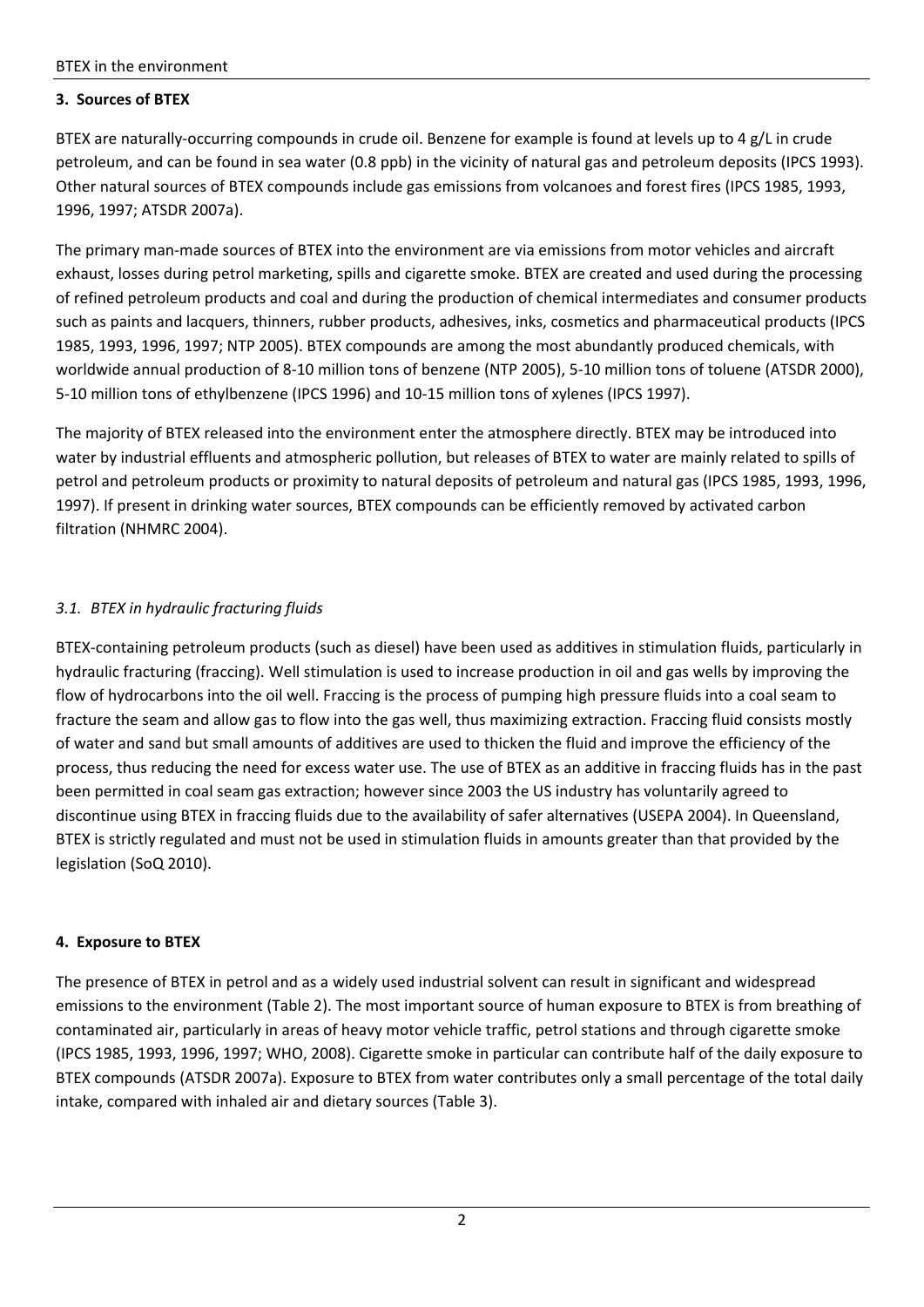# *4.1. Benzene (IPCS 1993, ATSDR 2007a, NTP 2005)*

Outdoor environmental levels of benzene range from 0.2  $\mu$ g/m<sup>3</sup> (0.06 ppb) in remote rural areas to 349  $\mu$ g/m<sup>3</sup> (107 ppb) in industrial centres with a high density of motor vehicle traffic. The percentage of benzene in unleaded petrol is approximately 1–2%. Driving a motor vehicle one hour per day is estimated to add 40 µg of benzene to a person's daily intake. Levels up to 10,000  $\mu$ g/m<sup>3</sup> (3,000 ppb) have been measured in air at petrol stations. Spending a little under 2 min/week to refuel a car at the petrol station leads to an additional estimated daily intake of 10 µg. Benzene has been detected at levels as high as 500  $\mu$ g/m<sup>3</sup> (154 ppb) in indoor residential air. Cigarette smoke contributes significant amounts of benzene to the levels reported in indoor air, with smokers inhaling approximately 1,800 µg benzene/d compared to 50 µg/d by non‐smokers. Benzene can also occur in foods and drinks as a product of a reaction between benzoate and ascorbic acid, and has been found in soft drinks in the UK at concentrations as high as 28 ppb (µg/L) (FSA, 2006). In comparison, benzene concentrations in water are generally low (Table 2).

## *4.2. Toluene (IPCS 1985, ATSDR 2000)*

The largest source of toluene release is during the production, transport, and use of petrol, which contains about 5– 8% toluene. The concentrations of toluene in air have been found to be quite low in remote areas, but levels of 5‐25  $\mu$ g/m<sup>3</sup> (1.3–6.6 ppb) are common in suburban and urban areas, with levels as high as 1,310  $\mu$ g/m<sup>3</sup> (350 ppb) in areas of high traffic density. Concentration at petrol station can be as high as  $9,000 \mu g/m^3$  (2,400 ppb), and refilling a car can add significantly to daily toluene intake. Toluene is also a common indoor contaminant, being used in common household products such as paints, adhesives and nail polish, as well as from cigarette smoke. Toluene is occasionally detected in drinking water supplies, but occurrence is not widespread and levels are generally below 3 ppb (but can go as high as 3,500 ppb in groundwater from industrially‐polluted sites) (Table 2).

## *4.3. Ethylbenzene (IPCS 1996, ATSDR 2007b)*

Ethylbenzene is ubiquitous in ambient air, primarily as a result of industrial releases and vehicle emissions. Petrol contains about 1-2% ethylbenzene. Ethylbenzene concentrations ranging from 0.74 to 360  $\mu$ g/m<sup>3</sup> (0.1 – 83 ppb) have been measured at urban sites. Levels found at rural sites are generally <2  $\mu$ g/m<sup>3</sup> (<0.46 ppb). Ethylbenzene releases to the air especially in indoor environments can occur with the use of consumer products such as pesticides, liquid process photocopiers and plotters, solvents, carpet glue, paints, varnishes, automotive products, adhesives, and fabric and leather treatments that contain ethylbenzene. Ethylbenzene is detected infrequently in drinking water (Table 2). Ethylbenzene levels in uncontaminated groundwater are generally <0.1 ppb. However, much higher levels have been reported for groundwater contaminated via waste disposal, fuel spillage and industrial facilities. At a solvent recovery facility, ethylbenzene concentrations of up to 28,000 ppb were measured in contaminated groundwater.

## *4.4. Xylenes (IPCS 1997, ATSDR 2007c)*

Xylene is primarily released from industrial sources, in motor vehicle exhaust (petrol contains 7‐10% xylenes), and during its use as a solvent. Typically, background levels of xylene in ambient air are around 1  $\mu$ g/m<sup>3</sup> (0.23 ppb), but in suburban areas it is around 3  $\mu$ g/m<sup>3</sup> (0.69 ppb). Higher levels have been measured in urban and industrialized areas, up to 775  $\mu$ g/m<sup>3</sup> (178 ppb). In some cases, indoor levels of xylene can be higher than outdoor levels, especially in buildings with poor ventilation. Typically, background levels of xylenes in surface and ground waters are low (<0.1 ppb) (Table 2). Much higher levels have been measured in some industrial areas and areas associated with the oil industry.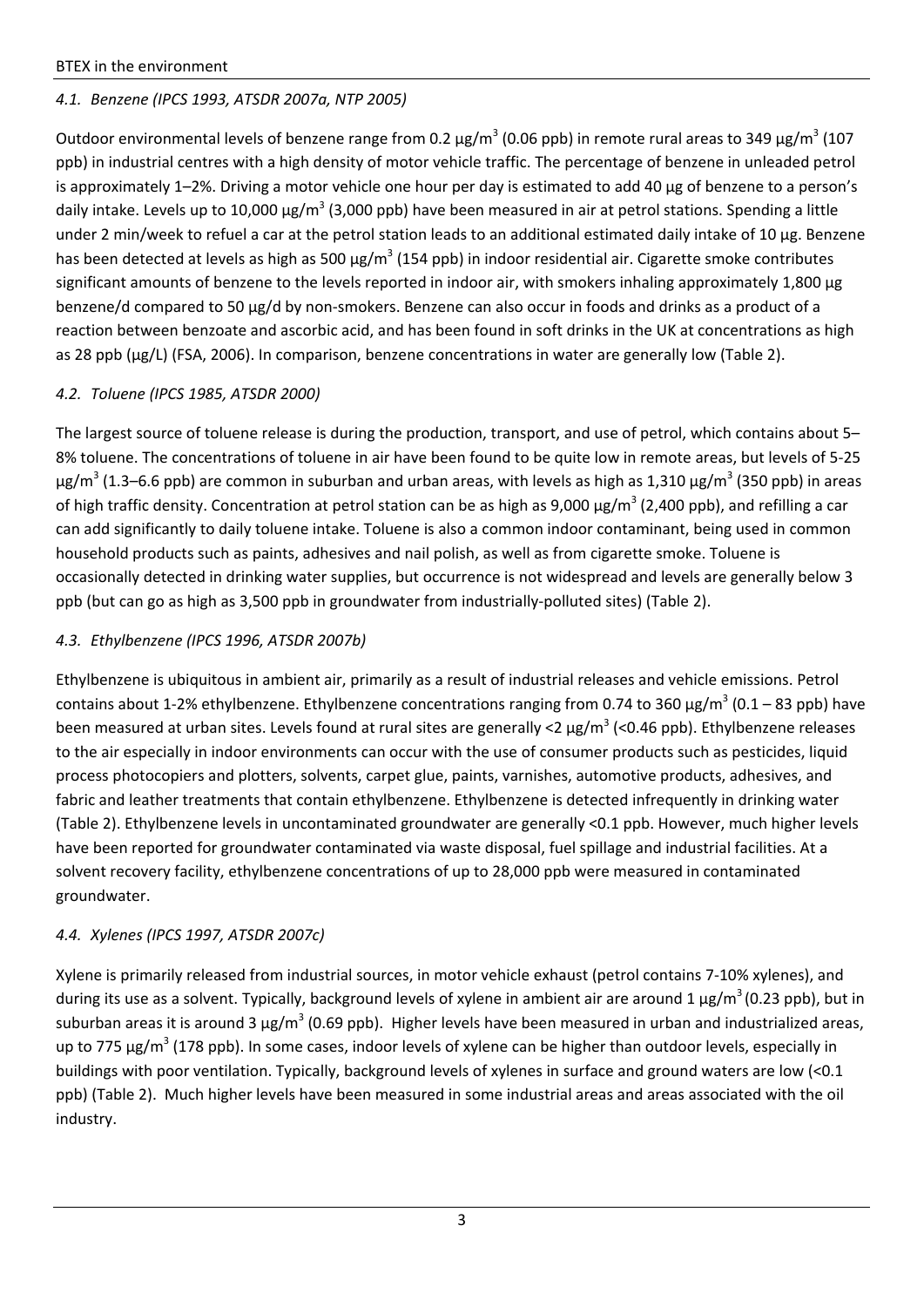**Table 2.** Reported concentrations of benzene, toluene, ethylbenzene and xylene (BTEX) in air and water.

|                                     | <b>Benzene</b> | <b>Toluene</b> | <b>Ethylbenzene</b> | <b>Xylenes</b> |
|-------------------------------------|----------------|----------------|---------------------|----------------|
| Air ( $\mu$ g/m <sup>3</sup> )      |                |                |                     |                |
| Remote rural area                   | $0.2 - 16$     | $0.5 - 260$    | $0.2 - 1.6$         | $< 0.1 - 3$    |
| Industrial centre with high traffic | Up to 349      | Up to 1,310    | Up to 360           | Up to 775      |
| density                             |                |                |                     |                |
| Water (ppb or $\mu$ g/L)            |                |                |                     |                |
| Surface water                       | $< 0.1 - 2.1$  | $<1 - 15$      | $< 0.1 - 1.8$       | $< 0.1 - 1.2$  |
| <b>Contaminated surface water</b>   | Up to 100      | <b>NA</b>      | Up to $15$          | Up to 32       |
| Groundwater                         | $< 0.1 - 1.8$  | $<$ 1 - 100    | $< 0.1 - 1.1$       | $< 0.1 - 0.5$  |
| <b>Contaminated groundwater</b>     | Up to 330      | Up to 3,500    | Up to 2,000         | Up to 1,340    |
| <b>Drinking water</b>               | $< 0.1 - 5$    | $<1 - 27$      | $<1 - 10$           | $< 0.1 - 12$   |

Notes: All data in this table from ATSDR 2000, 2007a, 2007b and 2007c; IPCS 1985, 1993, 1996 and 1997; NTP 2005; WHO 2008; and NHMRC 2004.

#### **Table 3.** Estimated daily intakes of benzene, toluene, ethylbenzene and xylenes (BTEX). All values are in all in µg/d.

|                          | <b>Benzene</b> | <b>Toluene</b> | <b>Ethylbenzene</b> | <b>Xylenes</b>      |
|--------------------------|----------------|----------------|---------------------|---------------------|
| Air breathing            | $90 - 1,300$   | $2 - 12,000$   | $2 - 3,600$         | $70 - 2,000$        |
| <b>Cigarette smoking</b> | 1,800          | 2,000          | 40 <sup>a</sup>     | Up to $190^{\circ}$ |
| Food                     | Up to 250      | Up to $64$     | ΝA                  | ΝA                  |
| <b>Drinking water</b>    | Up to $10^6$   | Up to $43$     | Up to $20^{\circ}$  | Up to $24^{\circ}$  |

Notes: Unless otherwise indicated, all data in this table from ATSDR 2000, 2007a, 2007b and 2007c; IPCS 1985, 1993, 1996 and 1997; NTP 2005; WHO 2008; and NHMRC 2004.  $^{\circ}$  Assuming 5 cigarettes/d;  $^{\circ}$  Assuming 2 L/d. NA: Not applicable.

## *4.5. Exposure to BTEX from hydraulic fracturing*

There are two potential exposure sources to BTEX from hydraulic fracturing: 1) use of BTEX in fraccing fluids, and 2) fracturing through hydrologic confining layer and creating of a hydraulic communication between the coal seam and underground aquifers used for groundwater.

A report by the US Environmental Protection Agency (USEPA) showed that if BTEX was used as an additive to fraccing fluids, the concentration of BTEX at the point of injection would be 45‐4,400 ppb for benzene, 120‐31,000 ppb for toluene, 120‐8,700 ppb for ethylbenzene and 330‐26,000 ppb for xylenes (USEPA 2004). The report concluded that while these concentrations were high, the risk of contaminating groundwater sources of drinking water was minimal due to recovery of injected fluids (68‐82%) combined with the mitigating effects of dilution and dispersion, adsorption and biodegradation (USEPA 2004).

BTEX are natural compounds found in crude oil, coal and gas deposits. As such, they may be naturally present at low concentrations in groundwater abstracted from aquifers in the vicinity of these deposits, whether BTEX has been used in fraccing fluids or not. Hydraulic fracturing may cause a link between BTEX-rich coal seam and nearby groundwater. The extent and nature of these fractures depend on the depth of the fracturing process and the local geomorphology. After careful modelling and evaluation, the USEPA report concludes that the possible hydraulic connections are unlikely to represent a significant potential threat to drinking water sourced from groundwater (USEPA 2004).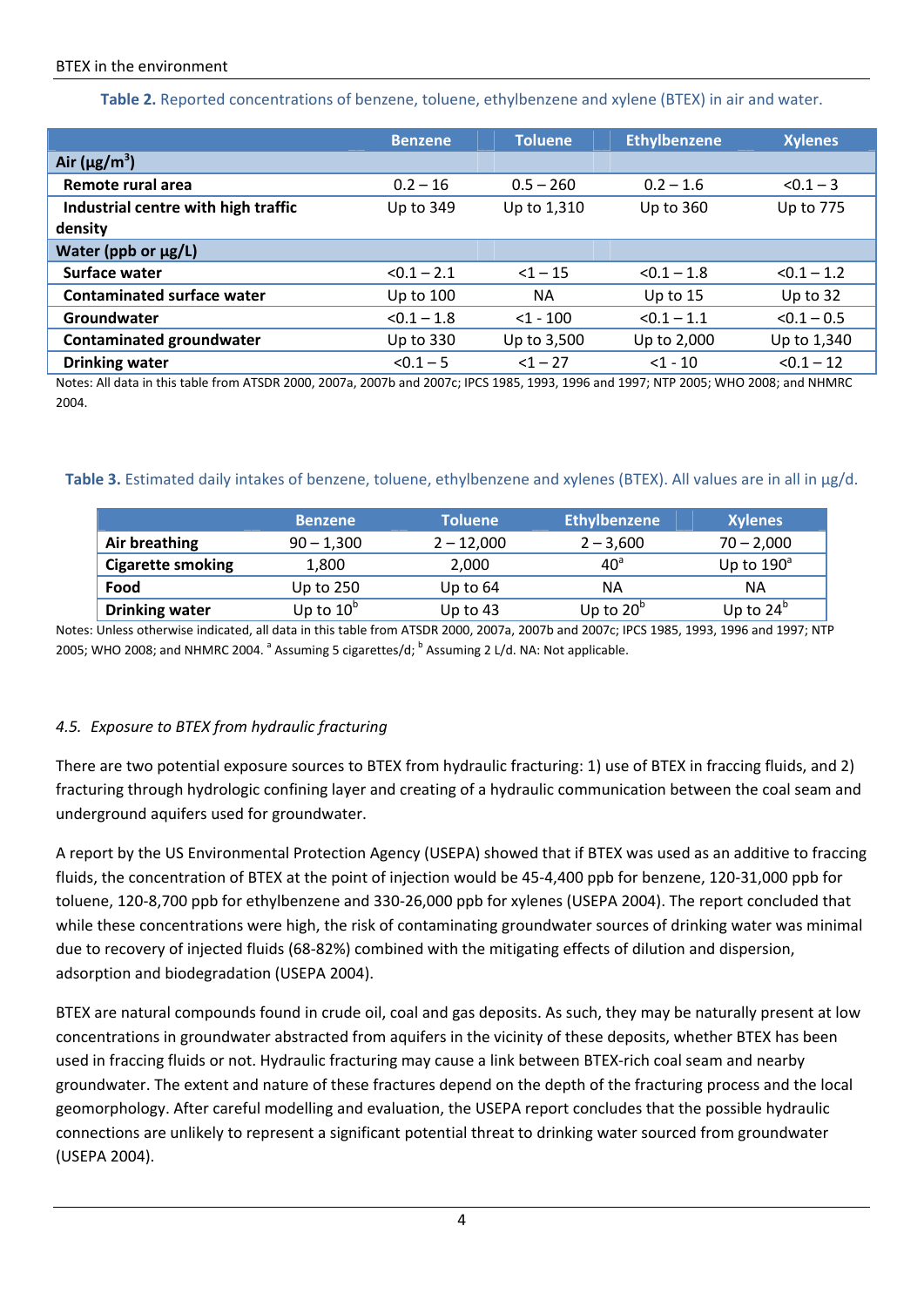#### **5. Impacts of exposure to BTEX**

#### *5.1. In humans*

After exposure to BTEX, several factors determine whether harmful health effects will occur, as well as the type and severity of such health effects. These factors include the amount of BTEX to which you are exposed and the length of time of the exposure, as well as which BTEX compound you were exposed to. Of the four BTEX compounds, benzene is the most toxic. Most toxicity data is available for airborne exposure to BTEX, as this is the most common route of exposure to these volatile compounds.

Benzene is rapidly and efficiently absorbed and widely distributed throughout the body. Exposure to very high concentrations in air (10,000,000 ppb and above) can cause death (ATSDR 2007a). Lower levels (700,000 – 3,000,000 ppb) can cause drowsiness, dizziness, rapid heart rate, headaches, tremors, confusion, and unconsciousness. Long term exposure to benzene can cause cancer of blood forming organs (leukaemia). Eating foods or drinking liquids containing high levels of benzene can cause vomiting, irritation of the stomach, dizziness, sleepiness, convulsions, rapid heart rate, coma, and death. The health effects that may result from eating foods or drinking liquids containing lower levels of benzene are not known (ATSDR 2007a).

Toluene is readily absorbed from the gastrointestinal tract after ingestion, and is distributed preferentially in adipose tissue, then the kidneys, liver and brain. The main effect of toluene is on the brain and nervous system, with fatigue and drowsiness being the most obvious symptoms (ATSDR 2000).

Ethylbenzene is readily absorbed from the human gastrointestinal tract. Animal studies show enlargement of the liver and kidney at high doses (400 mg/kg body weight per day). Liver effects were also observed in a number of inhalation studies. In general, acute and chronic toxicity is low in humans although symptoms such as irritation of eyes and the respiratory tract have been reported at high levels of exposure in air (IPCS 1996). Exposure to relatively low concentrations of ethylbenzene for several days to weeks resulted in potentially irreversible damage to the inner ear and hearing of animals (ATSDR 2007b).

Xylenes are readily absorbed after inhalation. Both short‐ and long‐term exposure to high concentrations of xylene can also cause a number of effects on the nervous system, such as headaches, lack of muscle coordination, dizziness, confusion, and changes in one's sense of balance as well as irritate the eyes and respiratory tract (ATSDR 2007c, IPCS 1997).

#### *5.2. In aquatic organisms*

Toxicity testing for BTEX compounds have also been conducted on aquatic organisms. Typically water concentrations in excess of 1 mg/L are required to produce acute toxic effects in organisms such as algae, daphnids and fish. Due to low background concentrations of these chemicals in water, rapid volatilization and degradation processes and their low to moderate toxicity, the overall risk to the aquatic environment is therefore considered low. It should be noted, however, that higher concentrations of these chemicals can occur in water at contaminated sites (IPCS 1985, 1996, 1997, USEPA 2010).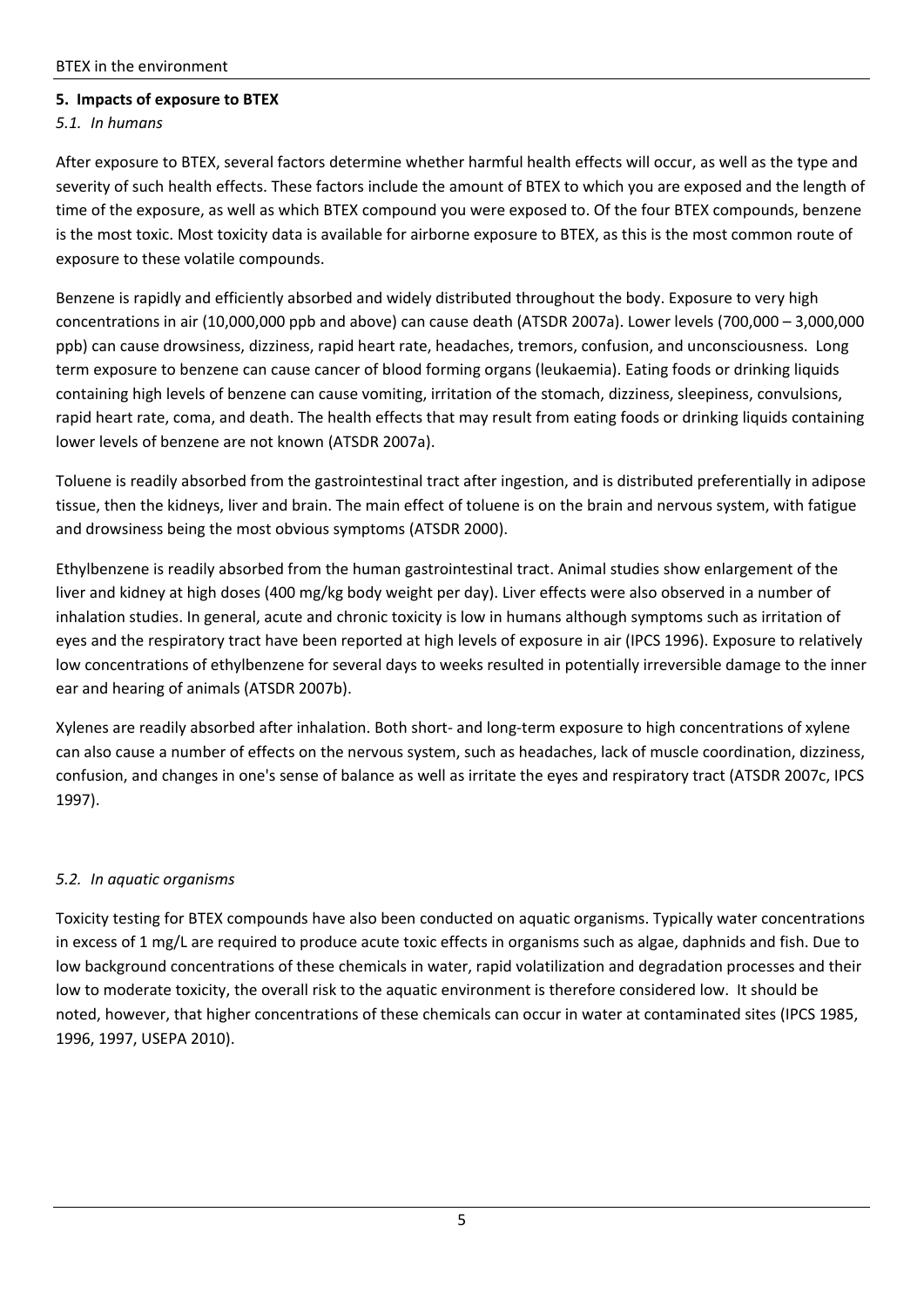## **6. Guideline BTEX levels**

*6.1. Water*

Public health guidelines for BTEX are available for drinking water in the Australian Drinking Water Guidelines (ADWG; NHMRC 2004). In air, different types of guidelines are available for both ambient and occupational settings (Air Toxics NEPM; EPHC 2004).

Benzene is a known carcinogen (cancer causing). The ADWG specify that it should not be detected in drinking water. For practical reasons, the drinking water guideline for benzene is 1 ppb (which is the analytical detection limit) (NHMRC 2004). The remaining chemicals (toluene, ethylbenzene and xylenes) are not recognized as carcinogenic (IARC 1989) and their drinking water guidelines are much higher (Table 4).

It is important to understand that health guidelines (such as the ADWG) are based on an acceptable daily intake. This is the amount of a chemical that can be ingested every day over a lifetime without adverse effect. Drinking water guidelines are set according to an acceptable daily intake based on a 70 kg person drinking 2 litres of water every day for 70 years. These guidelines provide a significant margin of safety – for example most people do not drink 2 litres of water per day and they are not constantly exposed to guideline levels of contaminants in their drinking water supply. This means that short-term exceedance of the guidelines do not necessarily represent a significant health risk depending on how often and how long these exceedances occur (enHealth 2002).

The following table summarizes current Australian and selected international guidelines both for drinking and environmental waters for the four components of BTEX.

|                | CASRN <sup>1</sup> | QPHR <sup>2</sup> | ADWG <sup>3</sup>   | <b>WHO</b>       | US NPDWS <sup>5</sup> | <b>ANZECC (99%</b>       |
|----------------|--------------------|-------------------|---------------------|------------------|-----------------------|--------------------------|
|                |                    |                   |                     | DWG <sup>4</sup> |                       | protection) <sup>6</sup> |
| <b>Benzene</b> | $71 - 43 - 2$      | 1                 | 1                   | 10               | 5                     | 600                      |
| <b>Toluene</b> | 108-88-3           | 800               | 800                 | 700              | 1 0 0 0               | 180                      |
|                |                    |                   | $(25$ for           |                  |                       |                          |
|                |                    |                   | aesthetics)*        |                  |                       |                          |
| Ethylbenzene   | 100-41-4           | 300               | 300                 | 300              | 700                   | 50                       |
|                |                    |                   | (3 for aesthetics)* |                  |                       |                          |
| <b>Xylene</b>  | 1330-20-7          | 600               | 600                 | 500              | 10 000                | 200                      |
|                |                    |                   | (20 for             |                  | (total xylenes)       |                          |
|                |                    |                   | aesthetics)*        |                  |                       |                          |

## **Table 4.** Water guidelines for benzene, toluene, ethylbenzene and xylene (BTEX). All values are in ppb (µg/L).

<sup>1</sup> Chemical Abstract Services Registry Number; <sup>2</sup> Queensland Public Health Regulation (QHPR 2005); <sup>3</sup> Australian Drinking Water Guidelines (NHMRC 2004); <sup>4</sup> World Health Organisation Drinking Water Guidelines (WHO 2008); <sup>5</sup> United States National Primary Drinking Water Standards (USEPA 2003); <sup>6</sup> Australian and New Zealand Environment Conservation Council Environmental Protection Guidelines (ANZECC 2000). \* Toluene, ethylbenzene and xylenes have a lower aesthetics guidelines than a health guideline. This is because these compounds will be noticeable by smell or taste before they become a health risk.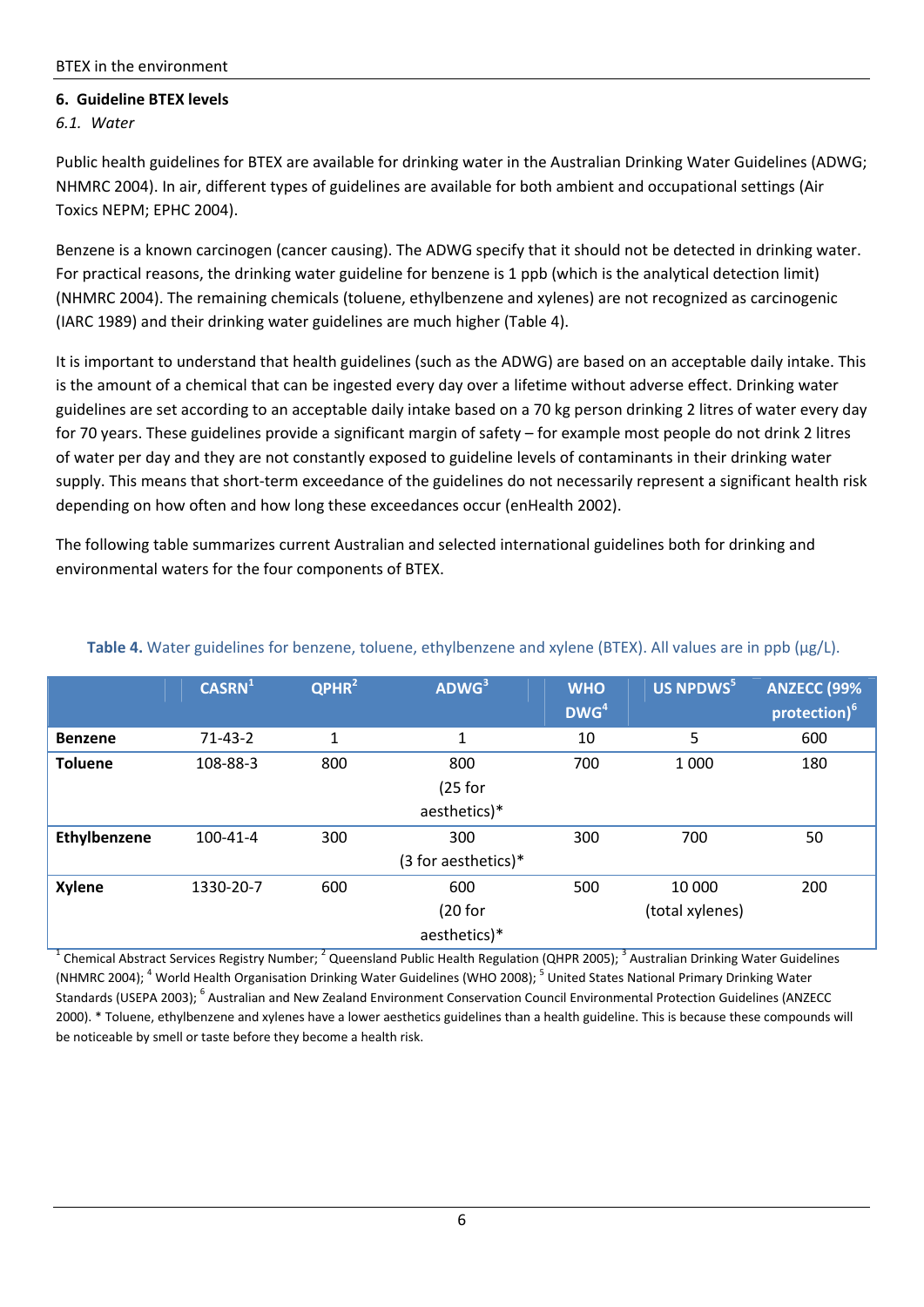# *6.2. Air*

The National Environment Protection (Air Toxics) Measure (Air Toxics NEPM) provides a framework for monitoring, assessing and reporting on ambient levels of five air toxics that includes benzene, toluene and xylene to assist in the future development of national air quality standards for these pollutants. The Air Toxics NEPM uses the term 'monitoring investigation levels' for air toxics. If these levels are exceeded then further investigation may be appropriate, but exceedance does not indicate that adverse health effects will occur and the goal is to gather sufficient data nationally to facilitate development of standards. As with the drinking water guidelines, benzene has the lowest value at 3 ppb (Table 5).

In Queensland, the Environmental Protection (Air) Policy 2008 (SoQ 2008) specifies guidelines for benzene, toluene and xylenes in air to ensure protection of human and environmental health from those pollutants in air (Table 5). The guidelines levels are based on the Air Toxics NEPM investigations levels.

|                | <b>CASRN</b> | <b>NEPM Air Toxics</b><br>(Annual Average) | <b>Queensland (Air) EPP</b><br>(Annual Average) |
|----------------|--------------|--------------------------------------------|-------------------------------------------------|
| <b>Benzene</b> | $71-43-2$    | 3                                          | 3                                               |
| <b>Toluene</b> | 108-88-3     | 100                                        | 100 <sup>a</sup>                                |
| Ethylbenzene   | 100-41-4     | <b>NA</b>                                  | <b>NA</b>                                       |
| <b>Xylene</b>  | 1330-20-7    | 200                                        | 200 <sup>b</sup>                                |

**Table 5.** Air quality guidelines for benzene, toluene, ethylbenzene and xylene (BTEX). All values are in ppb.

Notes: <sup>a</sup> with concentrations up to 1,000 ppb acceptable for up to 24h. <sup>b</sup> with concentrations up to 250 ppb acceptable for up to 24h. NA: Not applicable

# **7. Conclusions**

The primary exposure to BTEX is from breathing air contaminated by motor vehicle emissions, industrial use and cigarette smoke. The levels in drinking water are usually very low and intake from drinking and food sources is usually minor in comparison. However, contamination from fuel spillage and industrial activities can result in localised high concentrations in surface and groundwater. In those instances, activated carbon filtration is an effective treatment option to reduce BTEX concentrations to acceptable levels.

Use of BTEX in fraccing fluids is currently out of favour due to the availability of safer alternatives. Nevertheless, if BTEX were used in fraccing fluids, it is unlikely to significantly contribute to contamination of drinking water from groundwater sources. Groundwater in the vicinity of natural oil, gas and coal deposits may however contain elevated levels of naturally‐occurring BTEX compounds. The local geomorphology and possibility of creating hydraulic connections between coal seam and nearby groundwater must be taken into account prior to using hydraulic fracturing.